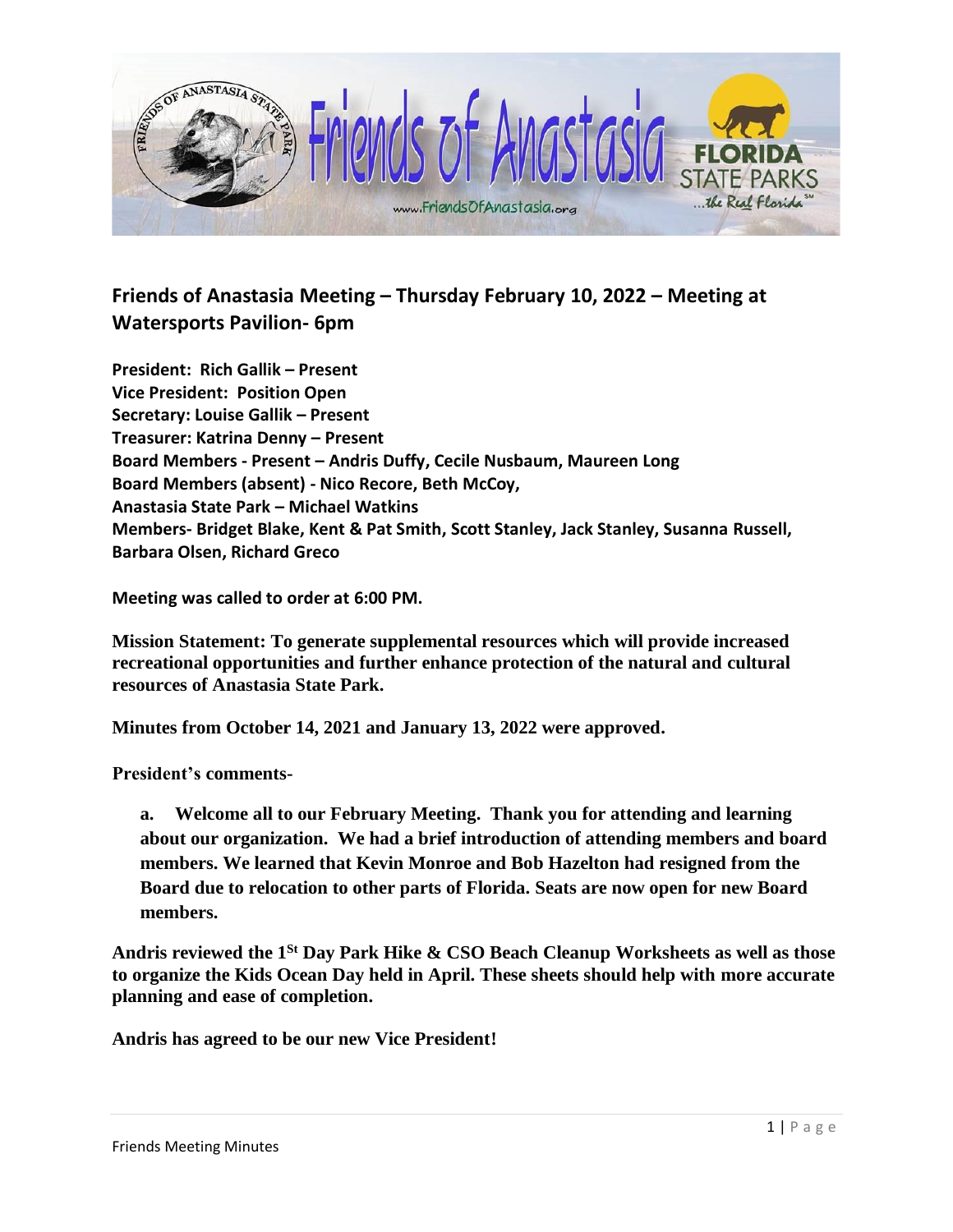**Our new Park Manager Michael Watkins was introduced. He is working to familiarize himself with Anastasia State Park as well as to hire two new PSS (Park Service Specialists) to replace Mary Mazyck who was our Friends' liaison and David Jones.**

**In planning for this year's projects to improve the Park Michael would like Friends help with: Golf cart repairs Upgrade to electric and water at Camp Host sites Landscaping at Ranger Station Volunteer Village leveling/fill These projects will be added to our 2022 budget.**

**Financial Report – Katrina sent January financials to the Board. Our total balance this month is \$52,752.40. Thank you to Katrina for all you do.**

**We are currently working on 2021 Taxes with accountant. Anastasia State Park also had a District 3 CSO Review which evaluates the Friends' methods of operation and overall performance.**

**Membership Report – Our current Friends Membership is 193. With 33 Life Members, 3 Corporate Members and 157 regular members.** 

**Endless Summer Run November 19, 2022 – The event has been moved to November permanently. It will no longer will be held in September.** 

**Adopt–A–Nest 2022 – the Sea Turtle Adopt-a Nest Program is being reorganized. The program will include more educational and community outreach. Andris Duffy and Bridget Blake are improving the concept and hope to incorporate a new name to further explain its purpose. Bridget was asked to join our Board and was unanimously approved.**

**Turtle Sticker sales have been very popular. We have a new design for our third year of sales. These are sold at the Beach Store and Ranger Station.**

**The JJ Grey's Blackwater Sol Revue is scheduled for March 11 & 12 at the Amp in partnership with Friends of Anastasia State Park. All 139 campsites have been reserved for concert attendees. The Band will be donating \$1.00 from each ticket to Friends but asks that these profits be used for community benefit. Not all performances have been announced. Our Beach parking lot will be the site of some concerts and hopefully we will have a booth supporting the Park and Friends with educational materials as well as membership benefits.**

**The Fort Mose Historic State Park is hosting the inaugural Fort Mose Jazz & Blues Series February 18 through 26. Count Basie Orchestra, Trombone Shorty, Gregory Porter are some of the artists performing. This will be a great opportunity for the community to learn about the Park history and its culture.**